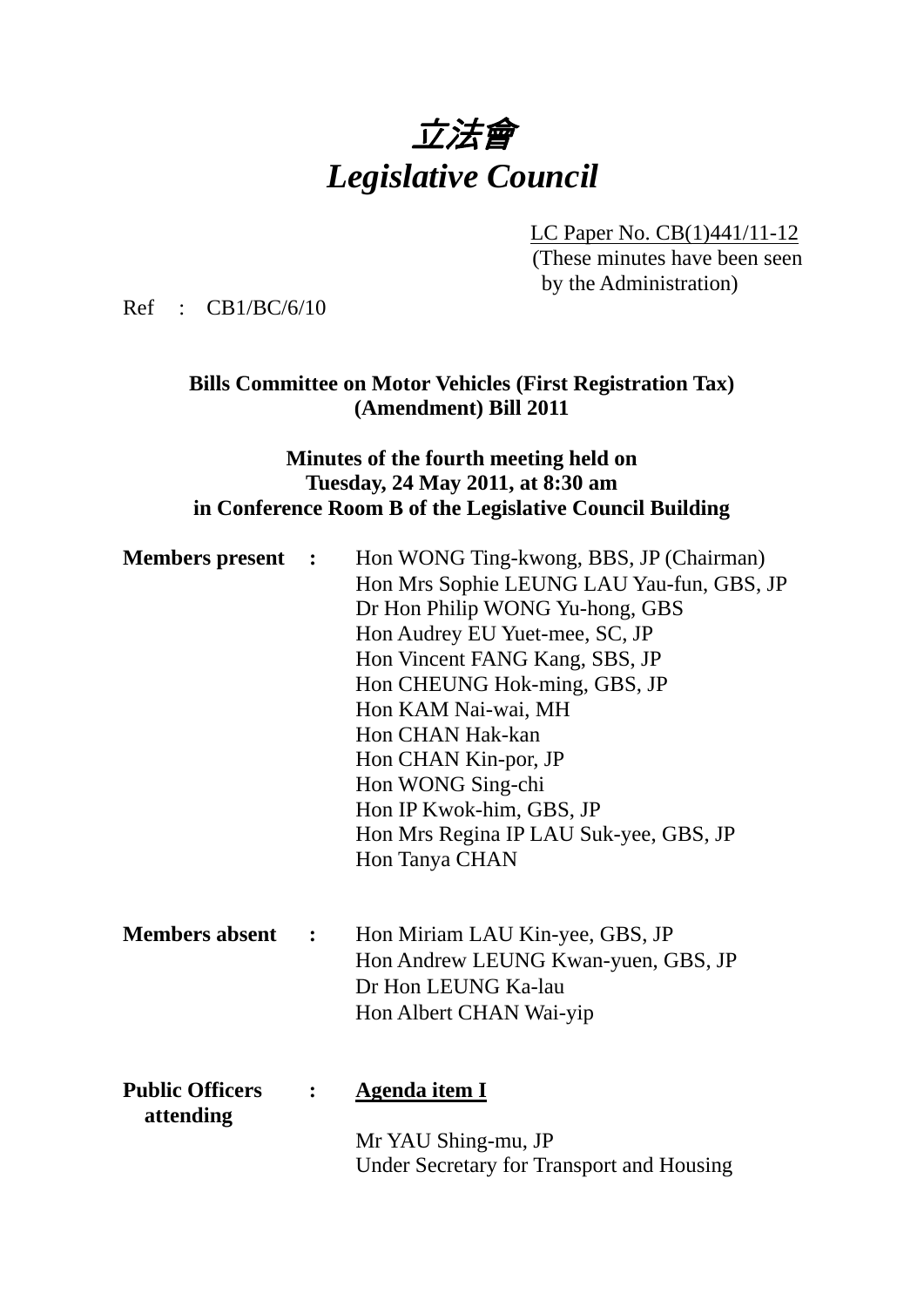|        |   |                                                   | Miss Petty LAI<br>Principal Assistant Secretary for Transport and<br>Housing (Transport)                                                                     |
|--------|---|---------------------------------------------------|--------------------------------------------------------------------------------------------------------------------------------------------------------------|
|        |   |                                                   | Mr Anthony LOO, JP<br><b>Assistant Commissioner for Transport (Planning)</b><br><b>Transport Department</b>                                                  |
|        |   |                                                   | Ms Cindy LAW<br><b>Assistant Commissioner for Transport</b><br>(Administration & Licensing)<br><b>Transport Department</b>                                   |
|        |   |                                                   | Mr CHENG Kim-fung<br><b>Senior Assistant Law Draftsman</b><br>Department of Justice                                                                          |
|        |   | <b>Clerk in attendance:</b>                       | Ms Joanne MAK<br>Chief Council Secretary (1)2                                                                                                                |
|        |   | <b>Staff in attendance:</b>                       | Ms Clara TAM<br><b>Assistant Legal Adviser 9</b>                                                                                                             |
|        |   |                                                   | Ms Anki NG<br>Council Secretary (SC)1                                                                                                                        |
| Action | I |                                                   | <b>Meeting with the Administration</b>                                                                                                                       |
|        |   |                                                   | (LC Paper No. $CB(1)2172/10-11(01)$ )<br>- Administration's response to<br>issues raised at the meetings                                                     |
|        |   |                                                   | on 6 May and 12 May 2011<br>- Information paper provided<br>LC Paper No. $CB(1)2251/10-11(01)$<br>by the Administration)                                     |
|        |   | (LC Paper No. CB(3)655/10-11<br>No File Reference | <u>Clause-by-clause examination of the Bill</u><br>- The Bill<br>- The<br>Legislative<br>Council<br>Brief issued by Transport<br>Branch of the Transport and |

Housing Bureau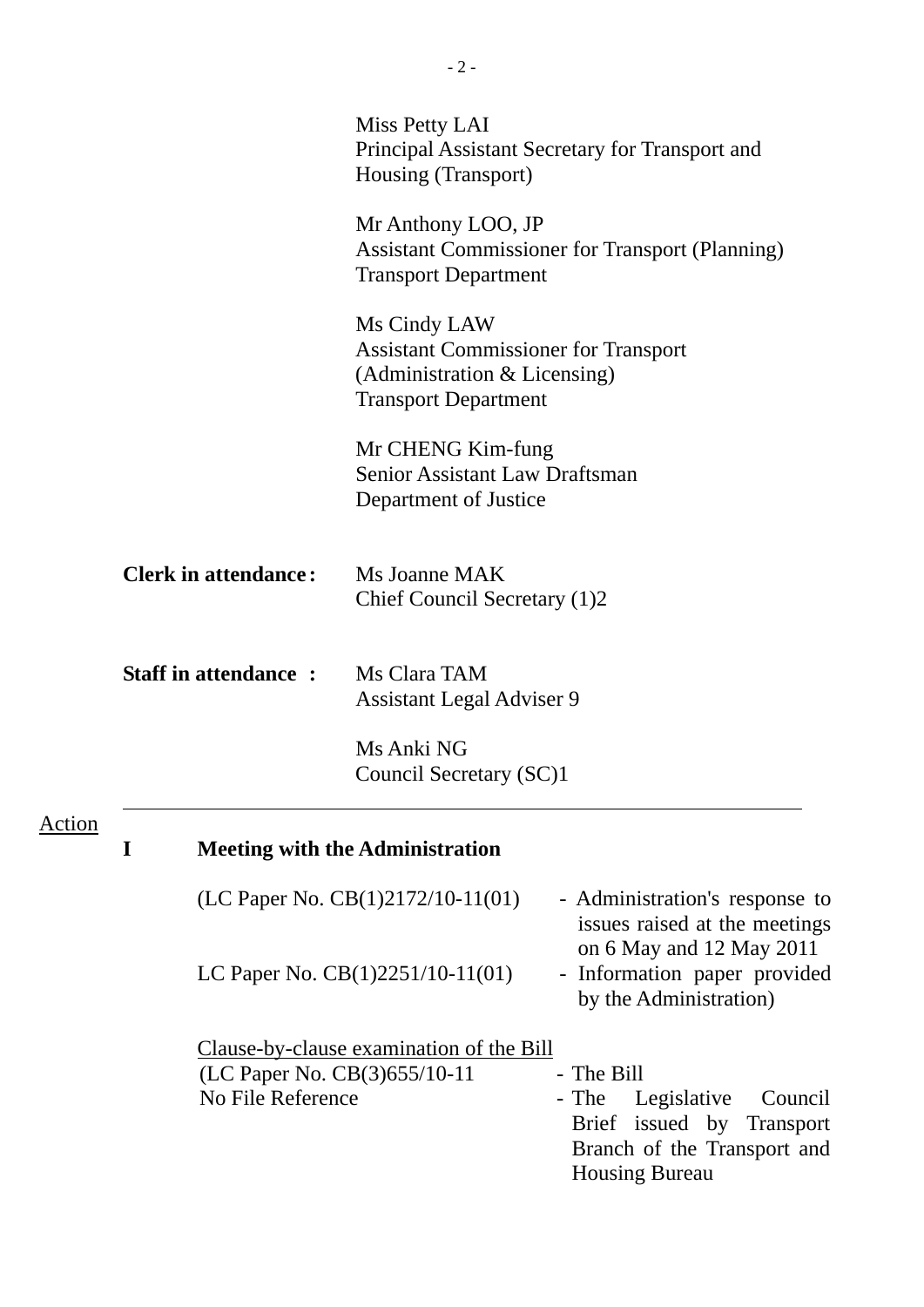| LC Paper No. $CB(1)2041/10-11(03)$                             | - Marked-up copy of the<br>provisions of the Motor<br>Vehicles (First Registration<br>Tax) Ordinance (Cap. 330) to<br>be amended by the Bill<br>(prepared by the Legal<br>Service Division) |
|----------------------------------------------------------------|---------------------------------------------------------------------------------------------------------------------------------------------------------------------------------------------|
| Other relevant papers<br>(LC Paper No. $CB(1)2041/10-11(01)$ ) | - Administration's response to<br>issues raised at the meeting<br>on 21 April 2011                                                                                                          |

LC Paper No. CB(1)1897/10-11 - Report of the Subcommittee on Public Revenue Protection (Motor Vehicles First Registration Tax) Order 2011)

 The Bills Committee deliberated (index of proceedings attached at **Annex**).

- Admin 2. Bills Committee members requested the Administration to provide the following information and written response -
	- (a) calculation on vehicle journey speed and the weightings of individual surveyed routes in calculating the respective regional vehicle journey speeds;
	- (b) how the proposed adjustments to the Bill were to be implemented; and
	- (c) examples of implementation of proposed adjustments by the Administration in the past by applying sections 5(5) and 6(3) of the Motor Vehicles (First Registration Tax) Ordinance (Cap.330).
	- 3. The Bills Committee completed scrutiny of the Bill.

### Legislative timetable

Clerk 4. The Bills Committee agreed to report its deliberations to the House Committee on 27 May 2011. Members noted the deadline for giving notice of moving Committee Stage Amendments was 4 June 2011 and supported the resumption of the Second Reading debate on the Bill at the Council meeting on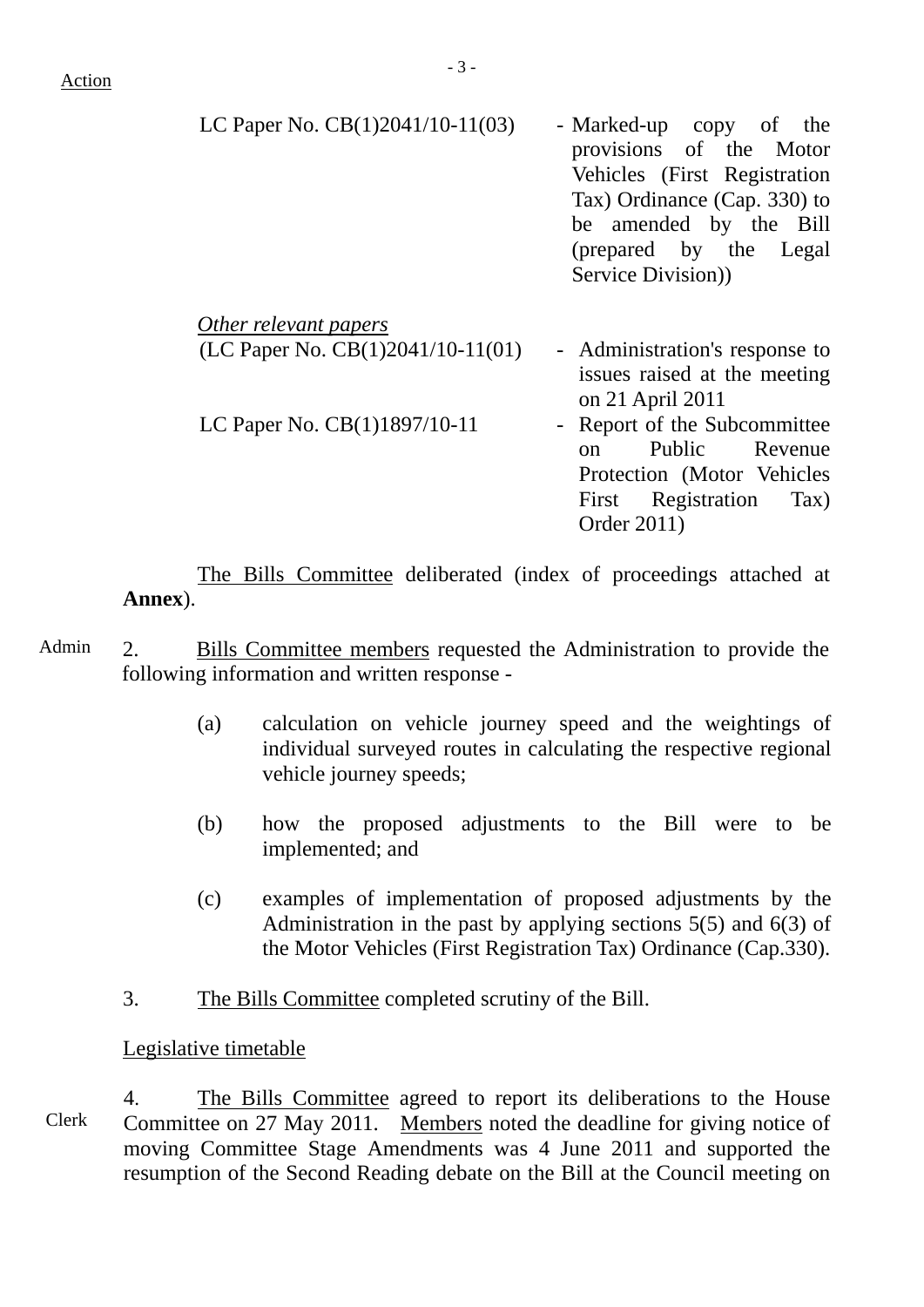15 June 2011.

# **II Any other business**

5. There being no other business, the meeting ended at 10:05 am.

Council Business Division 1 Legislative Council Secretariat 30 November 2011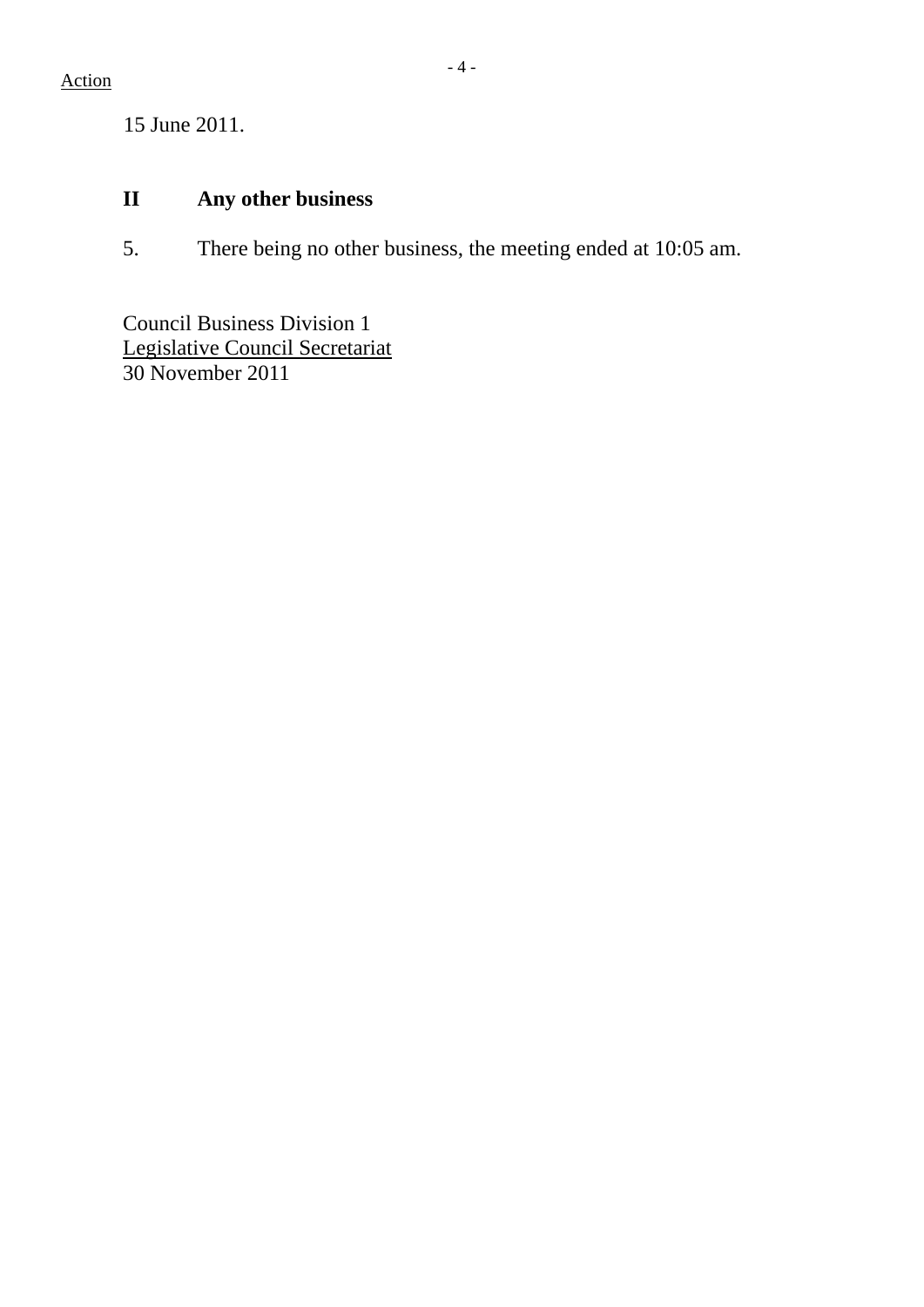### **Bills Committee on Motor Vehicles (First Registration Tax) (Amendment) Bill 2011**

### **Proceedings of the fourth meeting on Tuesday, 24 May 2011, at 8:30 am in Conference Room B of the Legislative Council Building**

| <b>Time</b><br>marker | <b>Speaker</b>                                                                             | Subject(s)                                                                                                                                                                                                                                                                                                                                                                                                                                                                                                                                                                                                                                                                                                                                                                                                                                                                                                                                                                                | <b>Action required</b> |
|-----------------------|--------------------------------------------------------------------------------------------|-------------------------------------------------------------------------------------------------------------------------------------------------------------------------------------------------------------------------------------------------------------------------------------------------------------------------------------------------------------------------------------------------------------------------------------------------------------------------------------------------------------------------------------------------------------------------------------------------------------------------------------------------------------------------------------------------------------------------------------------------------------------------------------------------------------------------------------------------------------------------------------------------------------------------------------------------------------------------------------------|------------------------|
|                       | Agenda item I - Meeting with the Administration                                            |                                                                                                                                                                                                                                                                                                                                                                                                                                                                                                                                                                                                                                                                                                                                                                                                                                                                                                                                                                                           |                        |
| $000032 -$<br>001153  | Chairman<br>Administration                                                                 | Opening Remarks.<br>Administration's<br>briefing<br>on<br>the<br>paper<br>introducing the proposed adjustments to the<br>Bill (LC Paper No. CB(1)2251/10-11(01)).                                                                                                                                                                                                                                                                                                                                                                                                                                                                                                                                                                                                                                                                                                                                                                                                                         |                        |
| $001154 -$<br>001836  | Chairman<br>Mr KAM Nai-wai<br>Administration<br><b>Assistant Legal Adviser 9</b><br>(ALA9) | Mr KAM Nai-wai's views and concerns -<br>(a) the effectiveness of the proposed increase<br>in first registration tax (FRT) to ease<br>traffic congestion;<br>(b) not objected to the proposed adjustments<br>to grant further tax concessions to owners<br>of environment-friendly petrol private cars<br>and exemptions to owners who had<br>ordered but not registered their private<br>cars before the Public Revenue Protection<br>(Motor Vehicles First Registration Tax)<br>Order 2011 (the Order) came into effect;<br>(c) whether the proposed adjustments to the<br>Bill would be implemented if the Bill was<br>not passed; and<br>(d) whether the proposed adjustments could<br>be implemented by administrative means.<br>The Administration's response that if the Bill<br>was not passed, excess FRT paid would be<br>refunded; while the proposed adjustments of<br>tax concessions to owners of environment-<br>friendly petrol private cars would not be<br>implemented. |                        |
|                       |                                                                                            | Request for ALA9 to advise on the FRT<br>refund if the Bill was not passed and whether<br>proposed<br>adjustments<br>the<br>could<br>be<br>implemented<br>administrative<br>by<br>means.<br>ALA9 advised that if the Bill was not passed,<br>excess FRT paid by vehicle owners since the<br>Order came into effect would be repaid in<br>accordance with section 6 of the Public                                                                                                                                                                                                                                                                                                                                                                                                                                                                                                                                                                                                          |                        |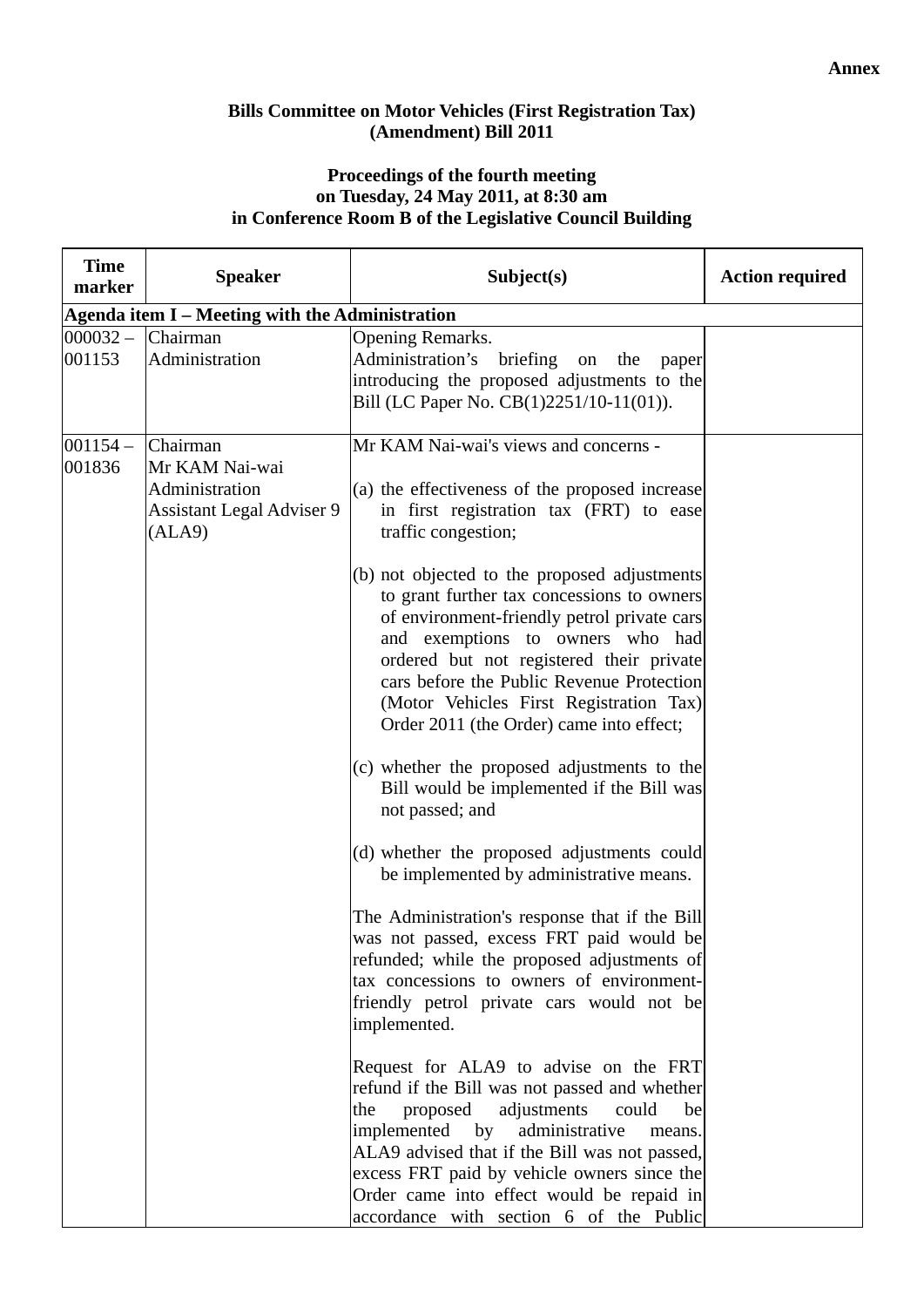| <b>Time</b><br>marker | <b>Speaker</b>                                 | Subject(s)                                                                                                                                                                                                                                                                                                                                                                                                                                                                                                                                                                                                                                                               | <b>Action required</b> |
|-----------------------|------------------------------------------------|--------------------------------------------------------------------------------------------------------------------------------------------------------------------------------------------------------------------------------------------------------------------------------------------------------------------------------------------------------------------------------------------------------------------------------------------------------------------------------------------------------------------------------------------------------------------------------------------------------------------------------------------------------------------------|------------------------|
|                       |                                                | Revenue Protection Ordinance (Cap.120).                                                                                                                                                                                                                                                                                                                                                                                                                                                                                                                                                                                                                                  |                        |
| $001837 -$<br>002514  | Chairman<br>Mr WONG Sing-chi<br>Administration | Mr WONG Sing-chi's concerns and views –<br>(a) the effectiveness of the proposed increase<br>in FRT to ease traffic congestion and to<br>curb the growth of private cars;                                                                                                                                                                                                                                                                                                                                                                                                                                                                                                |                        |
|                       |                                                | (b) if the Bill was not passed, it was not<br>necessary to make adjustments to the Bill<br>to grant concessions or exemptions to<br>vehicle owners;                                                                                                                                                                                                                                                                                                                                                                                                                                                                                                                      |                        |
|                       |                                                | (c) the Administration's proposal to enhance<br>concession of 15% for<br>newly<br>tax<br>registered environment-friendly<br>petrol<br>private cars would merely offset the<br>proposed increase in FRT of about 15%;                                                                                                                                                                                                                                                                                                                                                                                                                                                     |                        |
|                       |                                                | (d) unless buyers of newly registered private<br>cars had their old cars scrapped, the tax<br>for<br>environment-friendly<br>concessions<br>petrol private cars would not help to curb<br>the growth of private cars and ease traffic<br>congestion; and                                                                                                                                                                                                                                                                                                                                                                                                                 |                        |
|                       |                                                | (e) whether the proposed FRT concessions for<br>environment-friendly petrol private cars<br>would be implemented if the Bill was not<br>passed                                                                                                                                                                                                                                                                                                                                                                                                                                                                                                                           |                        |
|                       |                                                | The Administration's response that it had all<br>along pursued a multi-pronged approach to<br>improve traffic conditions, which included<br>actively pursuing the policy of having the<br>public transport system with railway as the<br>backbone and rationalisation of the<br>bus<br>services.<br>The<br>actual effect<br>of<br>the<br>Administration's proposal to enhance tax<br>concession of 15% for newly registered<br>environment-friendly petrol private cars was<br>to offer an enhanced conditional concession to<br>buyers<br>encourage<br>for<br>to<br>opt<br>an<br>environment-friendly petrol private car when<br>buying new cars or replacing old cars. |                        |
| $002515 -$<br>003157  | Chairman<br>Mr CHAN Hak-kan<br>Administration  | Mr CHAN Hak-kan's concerns and views -<br>(a) in support of the proposed adjustments to<br>grant further tax concessions to owners of                                                                                                                                                                                                                                                                                                                                                                                                                                                                                                                                    |                        |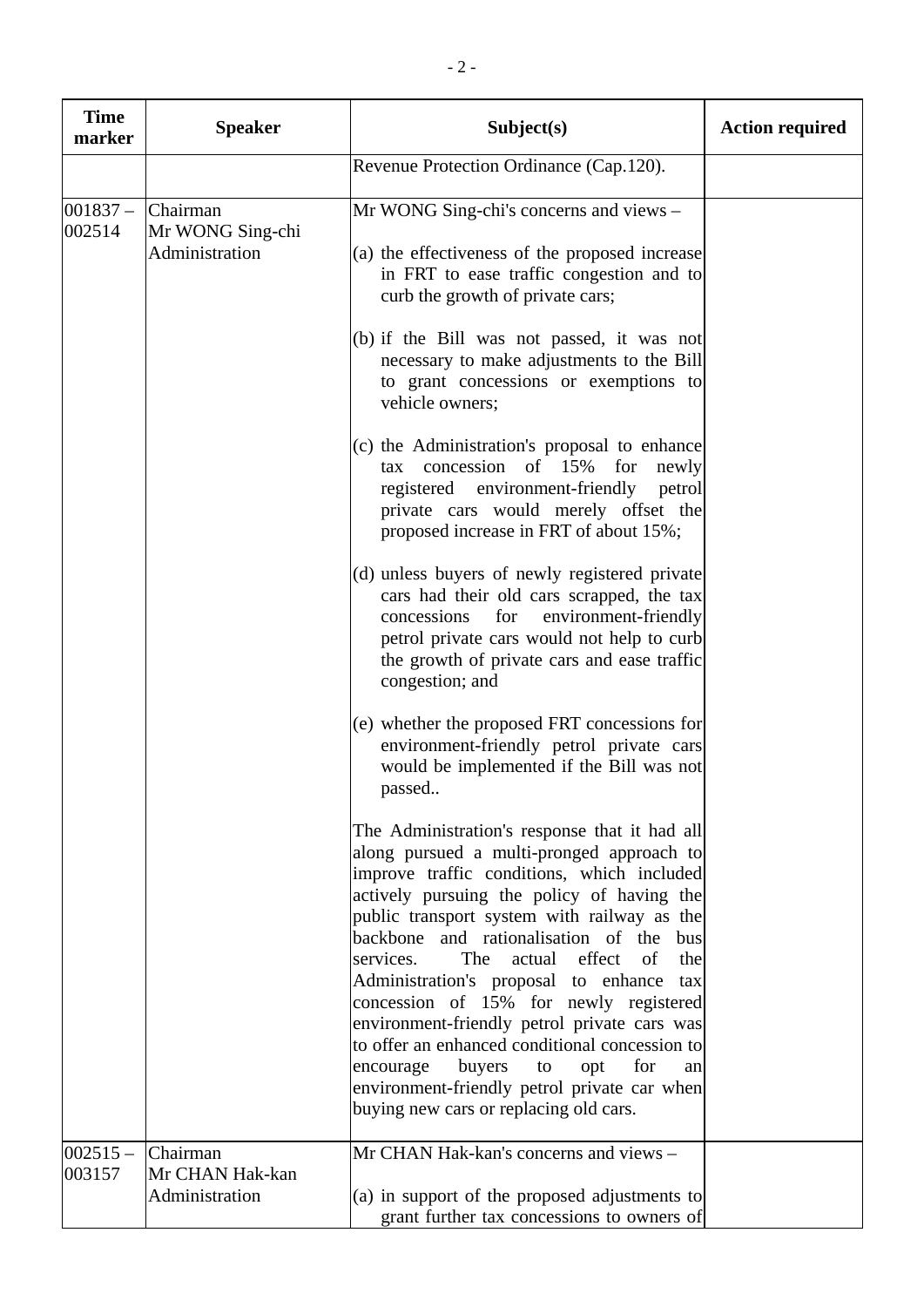| <b>Time</b><br>marker | <b>Speaker</b>                                     | Subject(s)                                                                                                                                                                                                                                                                                                                                                                                                                                                                                                                                                                                                                                                                                                                                                                                                                                                                            | <b>Action required</b> |
|-----------------------|----------------------------------------------------|---------------------------------------------------------------------------------------------------------------------------------------------------------------------------------------------------------------------------------------------------------------------------------------------------------------------------------------------------------------------------------------------------------------------------------------------------------------------------------------------------------------------------------------------------------------------------------------------------------------------------------------------------------------------------------------------------------------------------------------------------------------------------------------------------------------------------------------------------------------------------------------|------------------------|
|                       |                                                    | environment-friendly petrol private cars<br>and exemptions to owners who had<br>ordered but not registered their private<br>cars before the Order came into effect;                                                                                                                                                                                                                                                                                                                                                                                                                                                                                                                                                                                                                                                                                                                   |                        |
|                       |                                                    | (b) the "one-for-one" proposal would help to<br>curb the growth of private cars and ease<br>traffic congestion;                                                                                                                                                                                                                                                                                                                                                                                                                                                                                                                                                                                                                                                                                                                                                                       |                        |
|                       |                                                    | (c) whether the proposed adjustments would<br>be considered for future increase in FRT;<br>and                                                                                                                                                                                                                                                                                                                                                                                                                                                                                                                                                                                                                                                                                                                                                                                        |                        |
|                       |                                                    | (d) request for examples of paying less FRT<br>under the proposed adjustment for buying<br>new environment-friendly petrol private<br>cars.                                                                                                                                                                                                                                                                                                                                                                                                                                                                                                                                                                                                                                                                                                                                           |                        |
|                       |                                                    | Administration's response that<br>The<br>the<br>adjustment<br>proposed<br>increase<br>the<br>to<br>concession for environment-friendly petrol<br>private cars would achieve the same outcome<br>as that intended by the "one-for-one" proposal,<br>as those in need of car replacement were<br>provided with a favourable option coherent<br>with the principle of environment protection<br>and the Administration's policy intent of<br>containing car growth.<br>The proposed<br>adjustments might be considered for future<br>increase in FRT. An example of paying less<br>FRT under the proposed adjustment for buying<br>new environment-friendly petrol private cars<br>would be, say, a car priced about HK\$300,000<br>with a FRT of about \$80,000 under the<br>proposed increase, but with the proposed<br>adjustment, the FRT to be paid would be less<br>than \$70,000. |                        |
| $003158 -$<br>004635  | Chairman<br>Ms Audrey EU<br>Administration<br>ALA9 | Ms Audrey EU's concerns and views -<br>(a) in support of the proposed adjustment to<br>grant exemptions to owners who had<br>ordered but not registered their private<br>cars before the Order came into effect;                                                                                                                                                                                                                                                                                                                                                                                                                                                                                                                                                                                                                                                                      |                        |
|                       |                                                    | (b) the proposed adjustment to grant further<br>concession to environment-friendly petrol<br>private cars would merely offset the<br>proposed increase in FRT of about 15%.<br>High-end<br>environment-friendly<br>petrol                                                                                                                                                                                                                                                                                                                                                                                                                                                                                                                                                                                                                                                             |                        |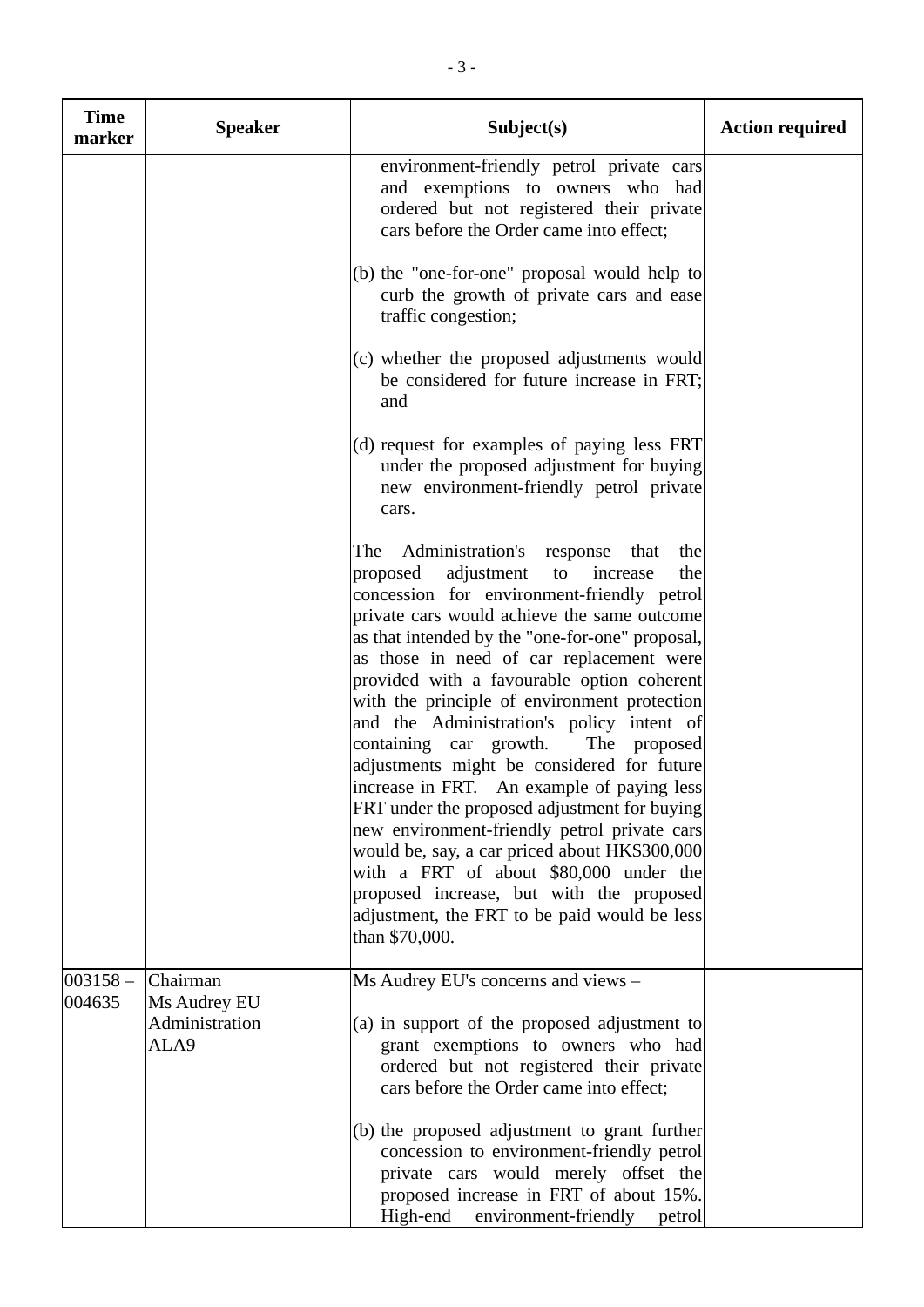| <b>Time</b><br>marker | <b>Speaker</b> | Subject(s)                                                                                                                                                                                                                                                                                                                            | <b>Action required</b> |
|-----------------------|----------------|---------------------------------------------------------------------------------------------------------------------------------------------------------------------------------------------------------------------------------------------------------------------------------------------------------------------------------------|------------------------|
|                       |                | private cars would still be subject to a<br>higher FRT when compared to the<br>situation before the new FRT rates came<br>into effect under the enhanced concession;                                                                                                                                                                  |                        |
|                       |                | (c) request to exempt buyers from paying new<br><b>FRT</b><br>under the "one-for-one"<br>rates<br>proposal;                                                                                                                                                                                                                           |                        |
|                       |                | (d) how the proposed adjustments could be<br>implemented by administrative means<br>without<br>involving<br>any<br>legislative<br>amendments if the Bill was passed;                                                                                                                                                                  |                        |
|                       |                | (e) what information the Administration had<br>relied on to support that traffic congestion<br>was attributable to growth in private cars,<br>with reference to LC Paper<br>No.<br>$CB(1)2172/10-11(01)$ ; and                                                                                                                        |                        |
|                       |                | (f) the road usage of private cars referred to in<br>paragraph $2(v)$ of LC Paper No.<br>$CB(1)2172/10-11(01)$ and whether there<br>was a more recent study conducted by TD<br>referred to in paragraph $2(\text{vi})$ of the paper.                                                                                                  |                        |
|                       |                | The Administration's response that they<br>proposed to exercise the power to remit and<br>refund FRT payable vested in the Chief<br>Executive by sections $5(5)$ and $6(3)$ of the<br>Motor Vehicles (First Registration Tax)<br>Ordinance<br>(Cap.330)<br>to<br>implement                                                            |                        |
|                       |                | administratively the proposed adjustments.<br>Paragraphs 2(i), (iii), (v) and (vi) of LC Paper<br>No. $CB(1)2172/10-11(01)$ was information to<br>support that traffic congestion was largely<br>attributable to growth in private cars.<br>Under<br>$2(v)$ of LC Paper<br>paragraph<br>No.<br>CB(1)2172/10-11(01), the VKM figure of |                        |
|                       |                | private cars accounted for about 40% of the<br>VKM of all vehicles every year. The study<br>as referred to in paragraph $2(vi)$ of the paper<br>was conducted around once every 10 years,<br>and the 2002 study was the most recent one.                                                                                              |                        |
|                       |                | On whether the proposed adjustments could<br>be implemented by administrative means,<br>ALA9 advised that the Administration might<br>consider adding a transitional provision to the<br>Bill to expressly provide for the proposed                                                                                                   |                        |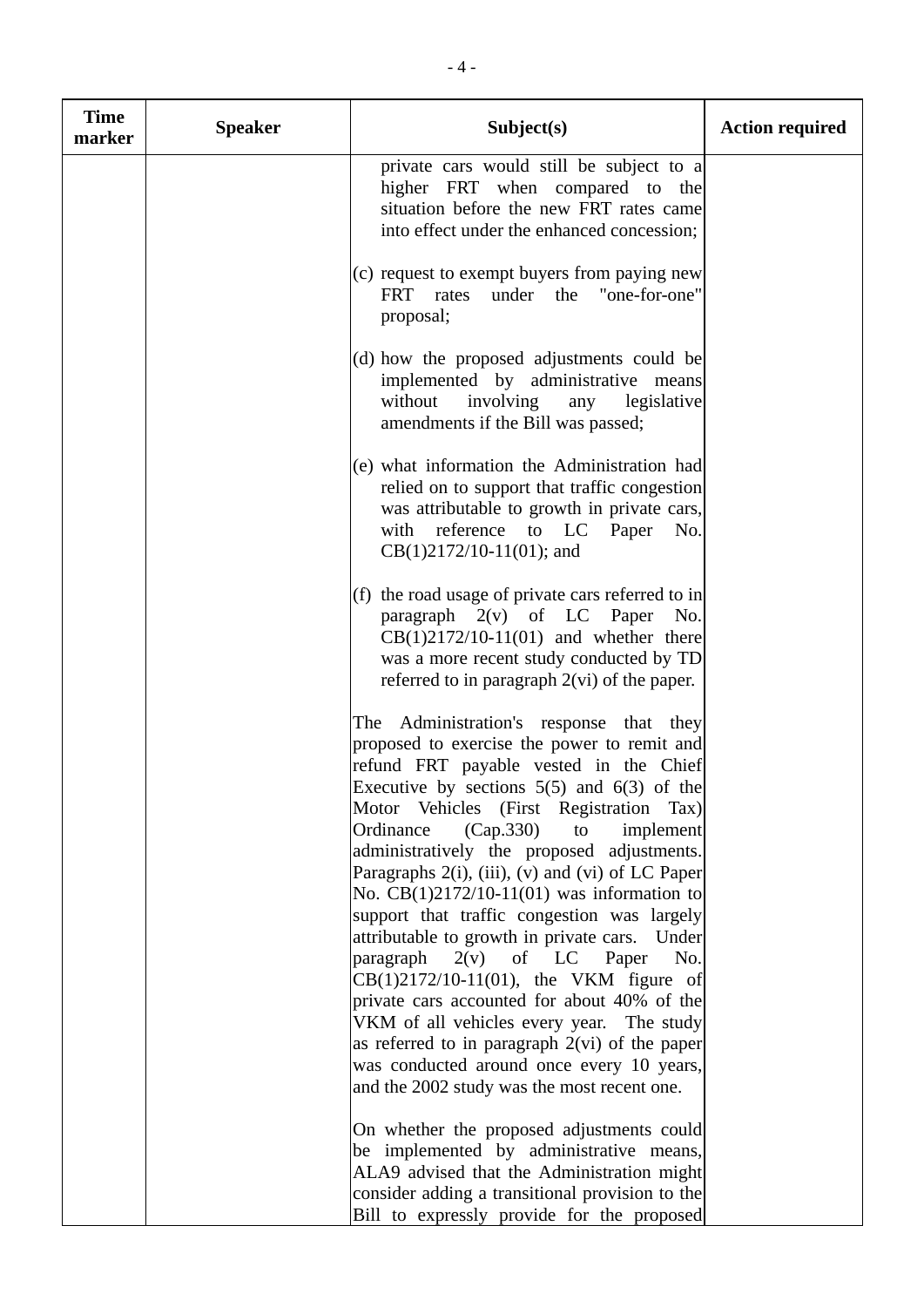| <b>Speaker</b>                                | Subject(s)                                                                                                                                                                                                                                                                                                                                                                                                                                                                                                                                                                                                                                                                                                                         | <b>Action required</b>                          |
|-----------------------------------------------|------------------------------------------------------------------------------------------------------------------------------------------------------------------------------------------------------------------------------------------------------------------------------------------------------------------------------------------------------------------------------------------------------------------------------------------------------------------------------------------------------------------------------------------------------------------------------------------------------------------------------------------------------------------------------------------------------------------------------------|-------------------------------------------------|
|                                               | exemption to owners who had ordered but not<br>registered their private cars before the Order<br>came into effect.<br>The Administration's<br>response that since the mechanism for the<br>proposed exemption was in place as provided<br>under sections $5(5)$ and $6(3)$ of Cap.330, it did<br>not see the need to introduce legislative<br>amendments for the same purpose.                                                                                                                                                                                                                                                                                                                                                     |                                                 |
| Chairman<br>Mr CHAN Kin-por<br>Administration | Mr CHAN Kin-por's concerns and views -<br>(a) in support of the proposed adjustments to<br>grant further tax concessions to owners of<br>environment-friendly petrol private cars<br>and exemptions to owners who had<br>ordered but not registered their private<br>cars before the Order came into effect; and<br>(b) the Administration should consider bus<br>route rationalisation and improvement of<br>bus services.<br>The Administration's response that Transport<br>Department had kept a close watch on the bus                                                                                                                                                                                                        |                                                 |
| Chairman                                      | services provided having regard to resources<br>and environmental concern.<br>Mr IP Kwok-him's concerns and views -                                                                                                                                                                                                                                                                                                                                                                                                                                                                                                                                                                                                                |                                                 |
| Mr IP Kwok-him<br>Administration              | (a) in support of the proposed adjustments to<br>grant further tax concessions to owners of<br>environment-friendly petrol private cars<br>and exemptions to owners who had<br>ordered but not registered their private<br>cars before the Order came into effect;<br>(b) how the proposed adjustment to enhance<br>concessions<br>to<br>owners<br>ot<br>environment-friendly petrol private cars<br>would address the "one-for-one" proposal;<br>(c) how to ensure that owners with a genuine<br>need for use of private cars would not be<br>affected by the increase in FRT; and<br>(d) whether the proposed adjustments could<br>be implemented by administrative means.<br>Administration's<br>The<br>the<br>response<br>that |                                                 |
|                                               |                                                                                                                                                                                                                                                                                                                                                                                                                                                                                                                                                                                                                                                                                                                                    | adjustment<br>increase<br>proposed<br>the<br>to |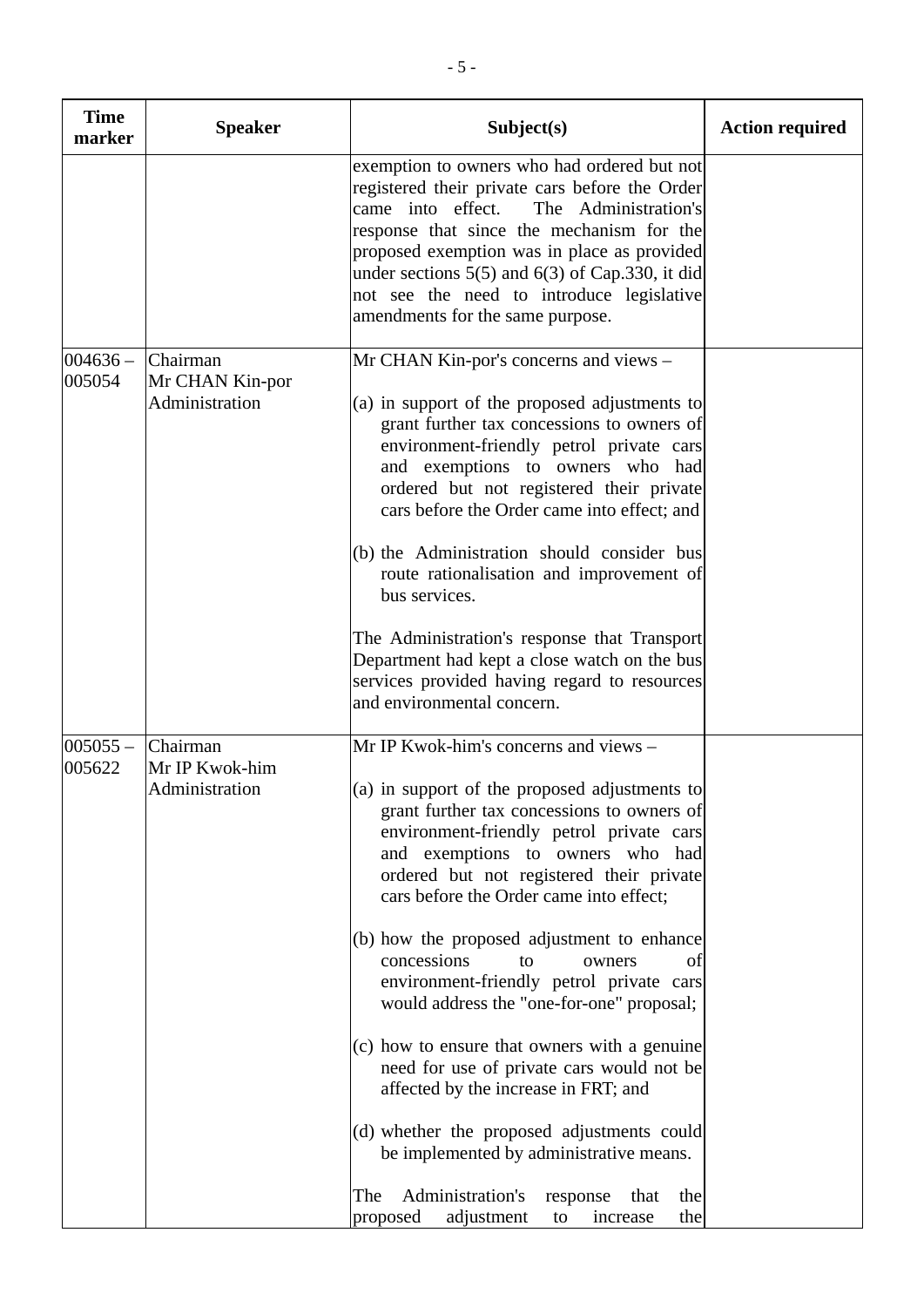| <b>Time</b><br>marker | <b>Speaker</b>                                                  | Subject(s)                                                                                                                                                                                                                                                                                                                                                                                                                                                                                                                                                                                                                                                                                                                                                           | <b>Action required</b> |
|-----------------------|-----------------------------------------------------------------|----------------------------------------------------------------------------------------------------------------------------------------------------------------------------------------------------------------------------------------------------------------------------------------------------------------------------------------------------------------------------------------------------------------------------------------------------------------------------------------------------------------------------------------------------------------------------------------------------------------------------------------------------------------------------------------------------------------------------------------------------------------------|------------------------|
|                       |                                                                 | concession for environment-friendly petrol<br>private cars would provide those who in need<br>of car replacement with a favourable option<br>coherent with the principle of environment<br>protection and the Administration's policy<br>intent of containing car growth. The proposed<br>adjustments could be implemented<br>by<br>administrative means as the mechanism for<br>the proposed adjustments was in place as<br>provided under sections $5(5)$ and $6(3)$ of<br>Cap.330.                                                                                                                                                                                                                                                                                |                        |
| $005623 -$<br>010151  | Chairman<br>Miss Tanya CHAN<br>Mr KAM Nai-wai<br>Administration | <b>CHAN's</b><br><b>Miss</b><br>Tanya<br>the<br>concern<br>on<br>mechanism for implementing the proposed<br>adjustments.<br>The Administration's response that it would<br>not be necessary to introduce legislative<br>amendments since the mechanism for the<br>proposed exemption was in place as provided<br>under sections $5(5)$ and $6(3)$ of Cap.330.<br>Discussion on unauthorized use of vehicles<br>carrying trade licences.                                                                                                                                                                                                                                                                                                                              |                        |
| $010552 -$<br>011039  | Chairman<br>Mrs Sophie LEUNG<br>Administration                  | Mrs Sophie LEUNG's concerns and views –<br>Administration<br>should<br>$(a)$ the<br>consider<br>rationalisation and improvement of bus<br>services to address traffic congestion<br>problem; and<br>$(6)$ request for the Administration to provide Admin to provide<br>examples of implementation of proposed information<br>adjustments by the Administration in the $ 2$ of the minutes)<br>past by applying sections $5(5)$ and $6(3)$ of<br>Cap.330.<br>The Administration's response that it had<br>co-ordinated with the bus companies every<br>year with a view to improving bus services.<br>The Administration undertook to provide<br>examples of implementation of proposed<br>adjustments in the past by applying sections<br>5(5) and 6(3) of Cap.330. | (para.)                |
| $011040 -$<br>012030  | Chairman<br>Mr KAM Nai-wai<br>Administration                    | Mr KAM Nai-wai's views and concerns -<br>(a) referring to Table 1 in Annex III of LC<br>$CB(1)2172/10-11(01)$<br>Paper No.<br>on                                                                                                                                                                                                                                                                                                                                                                                                                                                                                                                                                                                                                                     |                        |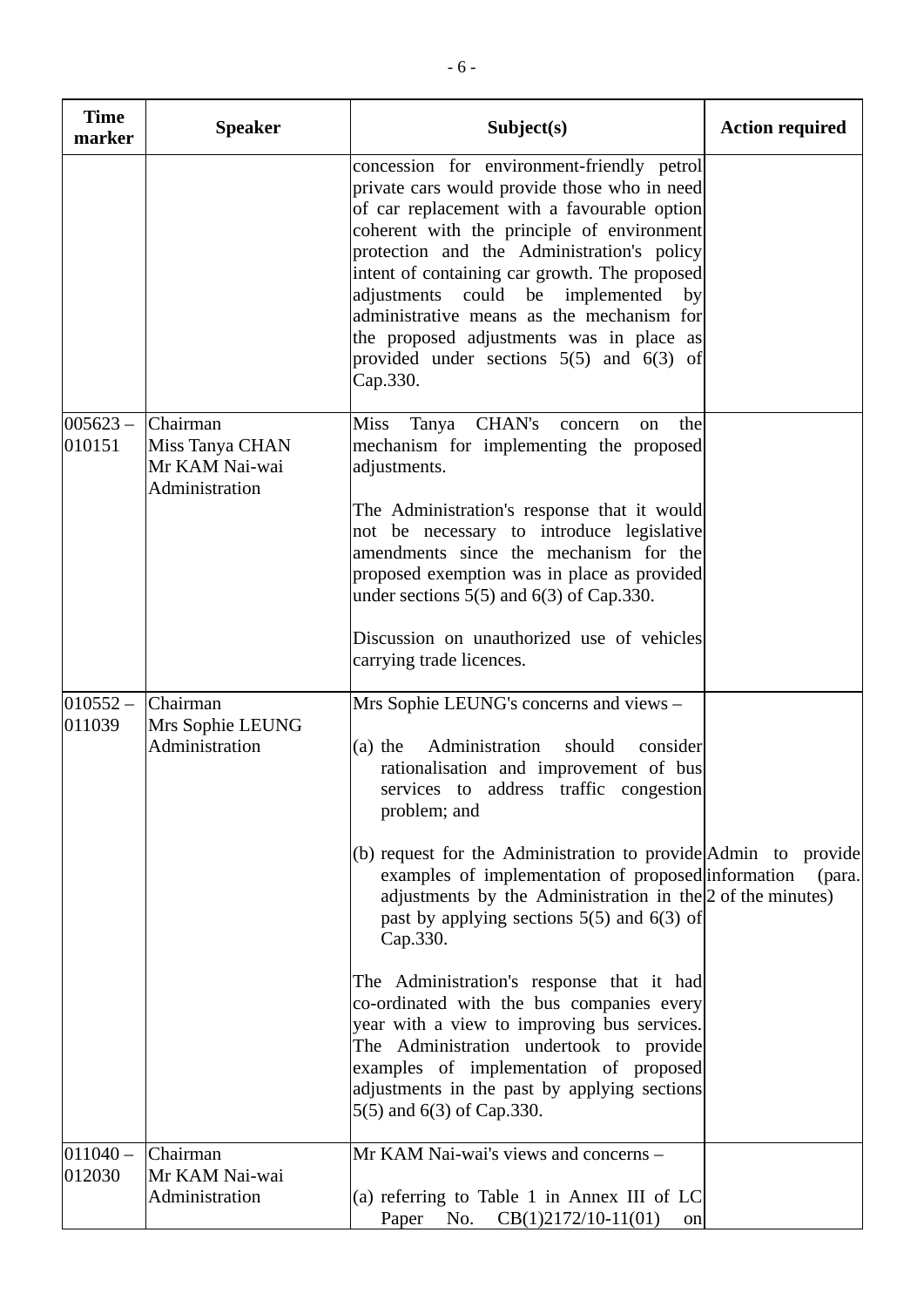| <b>Time</b><br>marker | <b>Speaker</b>                             | Subject(s)                                                                                                                                                                                                                                                                                                                                                                                                                                                                                                                                                                                                                                                                                                       | <b>Action required</b> |
|-----------------------|--------------------------------------------|------------------------------------------------------------------------------------------------------------------------------------------------------------------------------------------------------------------------------------------------------------------------------------------------------------------------------------------------------------------------------------------------------------------------------------------------------------------------------------------------------------------------------------------------------------------------------------------------------------------------------------------------------------------------------------------------------------------|------------------------|
|                       |                                            | statistics on vehicle journey time surveys,<br>there were increases in average vehicle<br>journey speed on some major roads in<br>Hong Kong when comparing the statistics<br>in 2005 and 2010. There was no<br>significant decrease in vehicle journey<br>speed from 2005 to 2010 to support that<br>traffic congestion was caused by the<br>growth in private cars fleets;                                                                                                                                                                                                                                                                                                                                      |                        |
|                       |                                            | (b) the effectiveness of the proposed increase<br>in FRT to ease traffic congestion and to<br>curb the growth of private cars; and                                                                                                                                                                                                                                                                                                                                                                                                                                                                                                                                                                               |                        |
|                       |                                            | (c) to pay less FRT, the number of imported<br>second-hand private cars had significantly<br>increased from about 4,300 in 2009 to<br>about 9,000 in 2010 (Annex of LC Paper<br>No. CB(1)1991/10-11(01)).                                                                                                                                                                                                                                                                                                                                                                                                                                                                                                        |                        |
|                       |                                            | Administration's response that the<br>The<br>objective for conducting the vehicle journey<br>time surveys was to look at the traffic<br>congestion trend in various districts rather<br>than a specific road, therefore a total of 60<br>routes were used to find out the regional<br>average vehicle journey speeds. Table 2 in<br>III<br>of LC<br>Annex<br>Paper<br>No.<br>$CB(1)2172/10-11(01)$ had shown the regional<br>vehicle journey speeds in Hong Kong from<br>2005 to 2010. There was no direct linkage<br>between the increase in number of imported<br>second-hand private cars and the increase of<br>FRT, as these cars would need to pay FRT<br>when they were first imported into Hong<br>Kong. |                        |
| $012031 -$<br>012205  | Chairman<br>Ms Audrey EU<br>Administration | Request for the Administration to explain how<br>the overall vehicle journey speed in Table 2 in<br>Annex<br>of<br>LC<br>III<br>Paper<br>No.<br>$CB(1)2172/10-11(01)$ was calculated, and to Admin to provide<br>provide information on the weightings of information<br>individual surveyed routes in calculating the $ 2$ of the minutes)<br>respective regional vehicle journey speeds.                                                                                                                                                                                                                                                                                                                       | (para.)                |